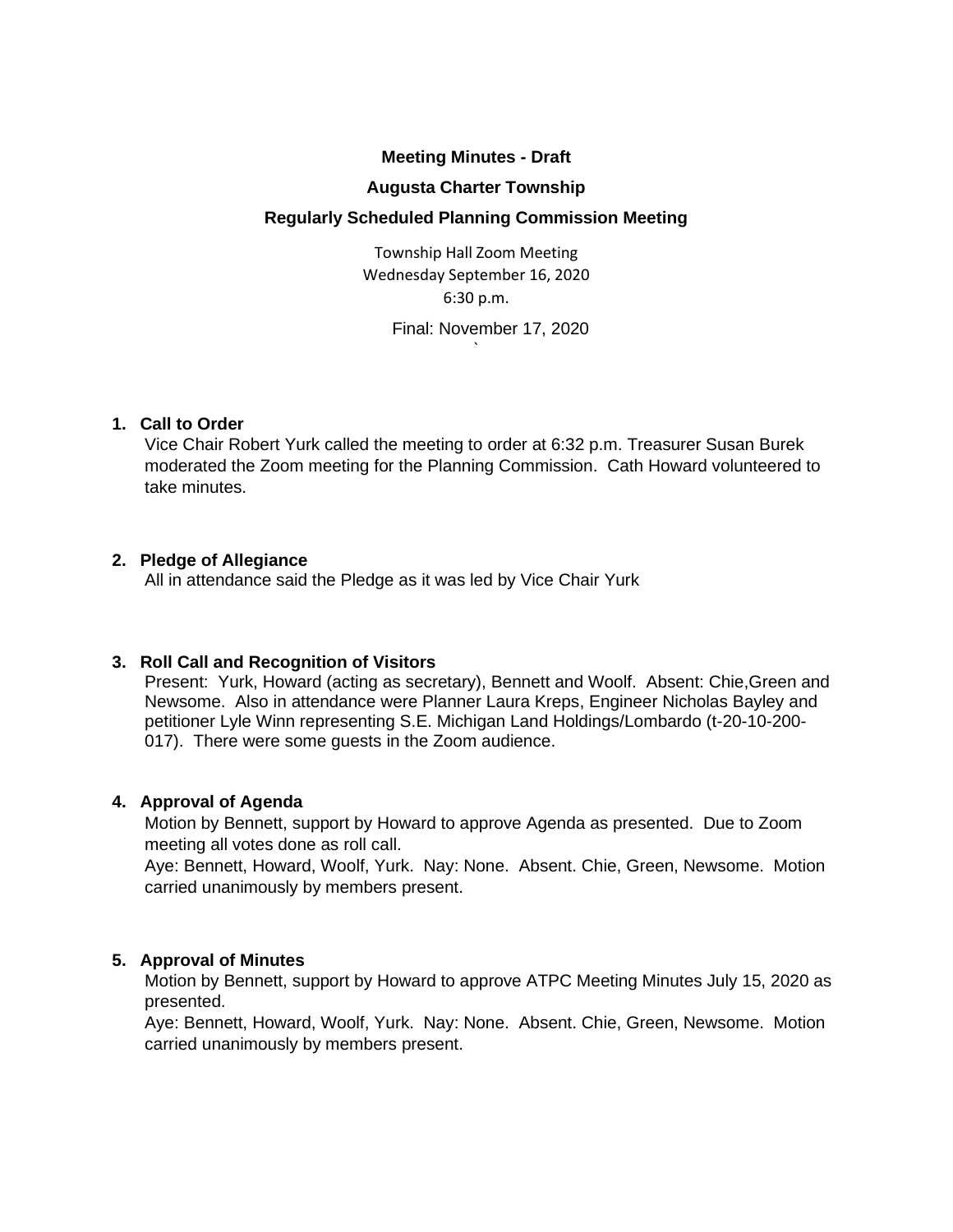# **6. Public Hearings**

None scheduled

# **7. Business Items**

- **a. SPC-20-02, S.E. Michigan Land Holding, LLC T-20-10-200-017 Preliminary Site Plan Review for development of a private conservation area.** Presentation by Lyle Winn representing Lombardo Homes presented the site plan drawings to the ATPC for the proposed construction of a wetland conservation area approximately 6 acres in size in the southwest corner of the parcel (east side of Whittaker Rd) fronting Whittaker Rd. Several questions had been submitted to Mr. Winn from his previous visit and during his site plan presentation. These were related to:
	- the distinction between "conservation vs "creation" of wetlands, ACT ordinances allowing for private conservation in AR District;
	- whether there is actually a contiguous wetland that exists and that they are comparable, Mr. Winn and his consultant Jeff Hurley, Wilson Road Group believe they are and that it would not serve their purpose to develop a wetland area on a parcel on the western side of the property in the floodplain as they believe EGLE is already regulating that area due to their involvement with Paint Creek and the John Bird Drain. The proposed site has hydric soils (capable of holding water for extended lengths of time) and the western part of the property has sandy loam soil; and there would be additional efforts reguired to construct the inlet outlet connections for water runoff into Paint Creek and create more regulatory impacts. With the proposed property it would be basically selfsustaining in 5 years and require little to no attention from the Petitioners to maintain.
	- the loss of farmland which the Petitioner considers to be negligible and that with the Nexus pipeline crossing the property the township's projected use of that area may not be feasible any longer;
	- there was concern about the size of the berm and the area it would encompass to prevent potential flooding but Mr. Winn believes that will be no problem with the excavation and the existing ditch that outlets to the John Bird drain;
	- there were concerns about the right of way setbacks but again it was felt by the Applicant/Petitioner that even with the proposed berms, this would not interfere with ROW but they could review that portion with their consultants;
	- the proposed wetland seriously conflicts with the existing Master Plan that was completely updated in 2014 with a township wide survey confirming the intent to still develop a third Multiple-Family Residential area. The commissioners and the Planner were concern about the negative impact the wetland construction would have as this has been considered the only area desirable for this type of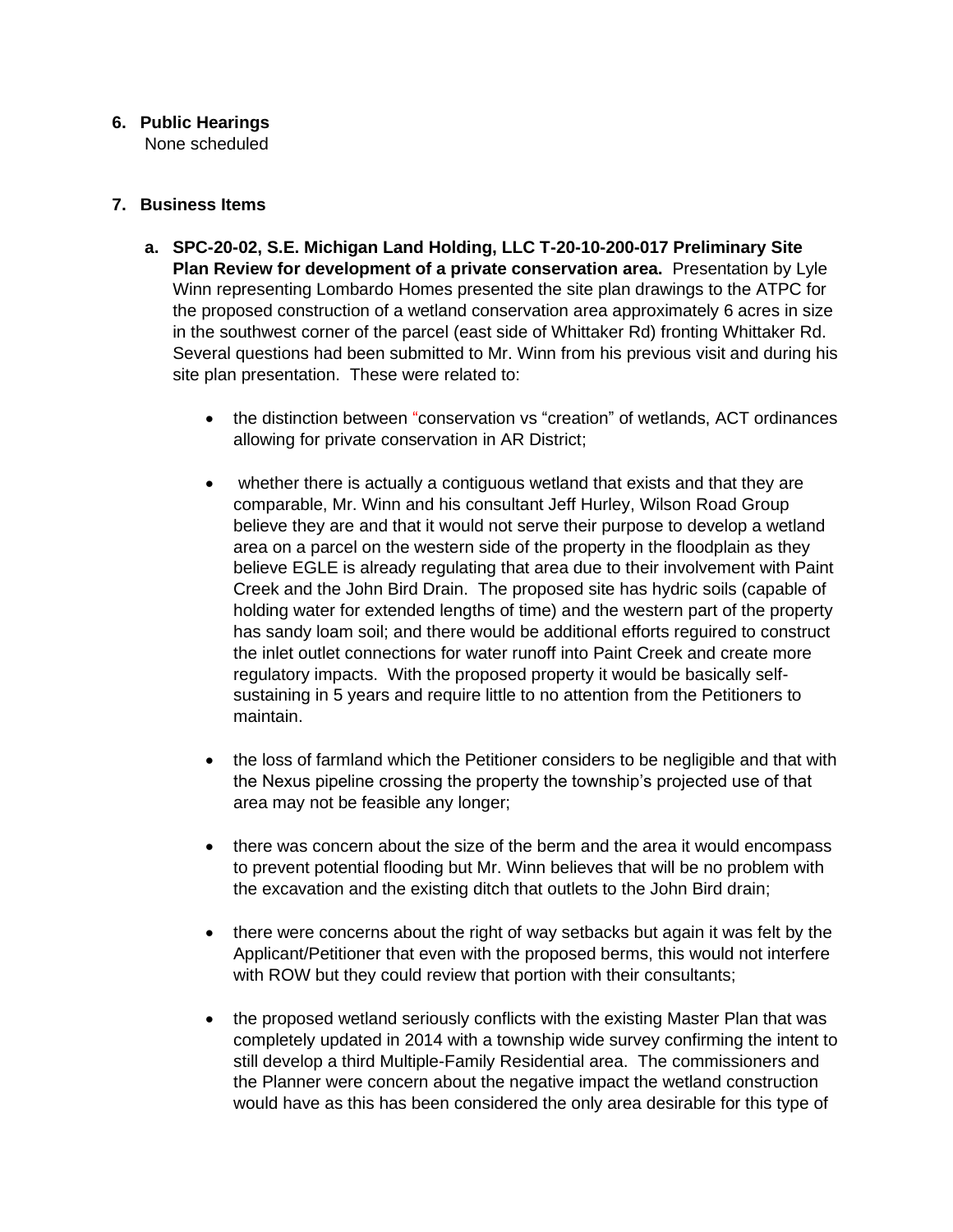development. It was pointed out that the Nexus Pipeline may have already negated that plan.

Motion by Bennett, support from Howard to postpone the ATPC decision on the Petitioner's Site Plan Review. Friendly Amendment by Howard accepted by Bennett to invite the Township Attorney to attend that meeting.

Aye: Bennett, Howard, Woolf and Yurk. Nay: None. Absent: Chie, Green, Newsome.

Mr. Winn departed the meeting.

#### **b. Master Plan**

Members of the Commission discussed with Planner Kreps updating the Master Plan. She explained that a major update was done in 2014 including a Monkey Survery made available to township residents for input. The cost at the time was \$10,000. Her recommendation was that we continue to review items and take note of any significant updates that may need to be considered, but advised that we not undertake a full update until we have 2020 Census information to work with and with a new Board beginning the end of November and possible significant changes in ATPC membership/appointments in January 2021. In addition it became very apparent during the discussion with Mr. Winn that the Nexus Pipeline has likely created some serious impediments to the plans encompassed in our Master Plan for developing the area in and around the corner of Willis and Whittaker as the third Multiple Family-Urban Center area of Augusta Township and will need to be studied more thoroughly. The ATPC had 3 Options to consider:

**OPTION 1:** Review the document and determine no amendments are necessary at this time. The Planning Commission would record the review of the Master Plan in their meeting minutes, and the conclusion that no amendments were necessary at the time of review.

**OPTION 2:** The Planning Commission reviews the document and finds that amendments are necessary to the existing plan. Amendments to the Master Plan must be reviewed and conducted in the same manner that a full document is considered – establish intent to plan (notifying adjacent municipalities, agencies, utilities and railroads); establish a pubic comment period (42 days long); conduct a public hearing; and notify community and region of approval.

**OPTION 3:** The Planning Commission would conduct an overhaul of the current Master Plan due to substantial needed modifications to the document. This is what occurred prior to approval of the 2014 Master Plan. The same procedure is conducted as outlined above for the amendment process except the public comment period is 63 days.

Motion by Howard, support from Bennett to accept and adopt Option 1 at this time. Aye: Bennett, Howard, Woolf, Yurk. Nay: None. Absent: Chie, Green, Newsome.